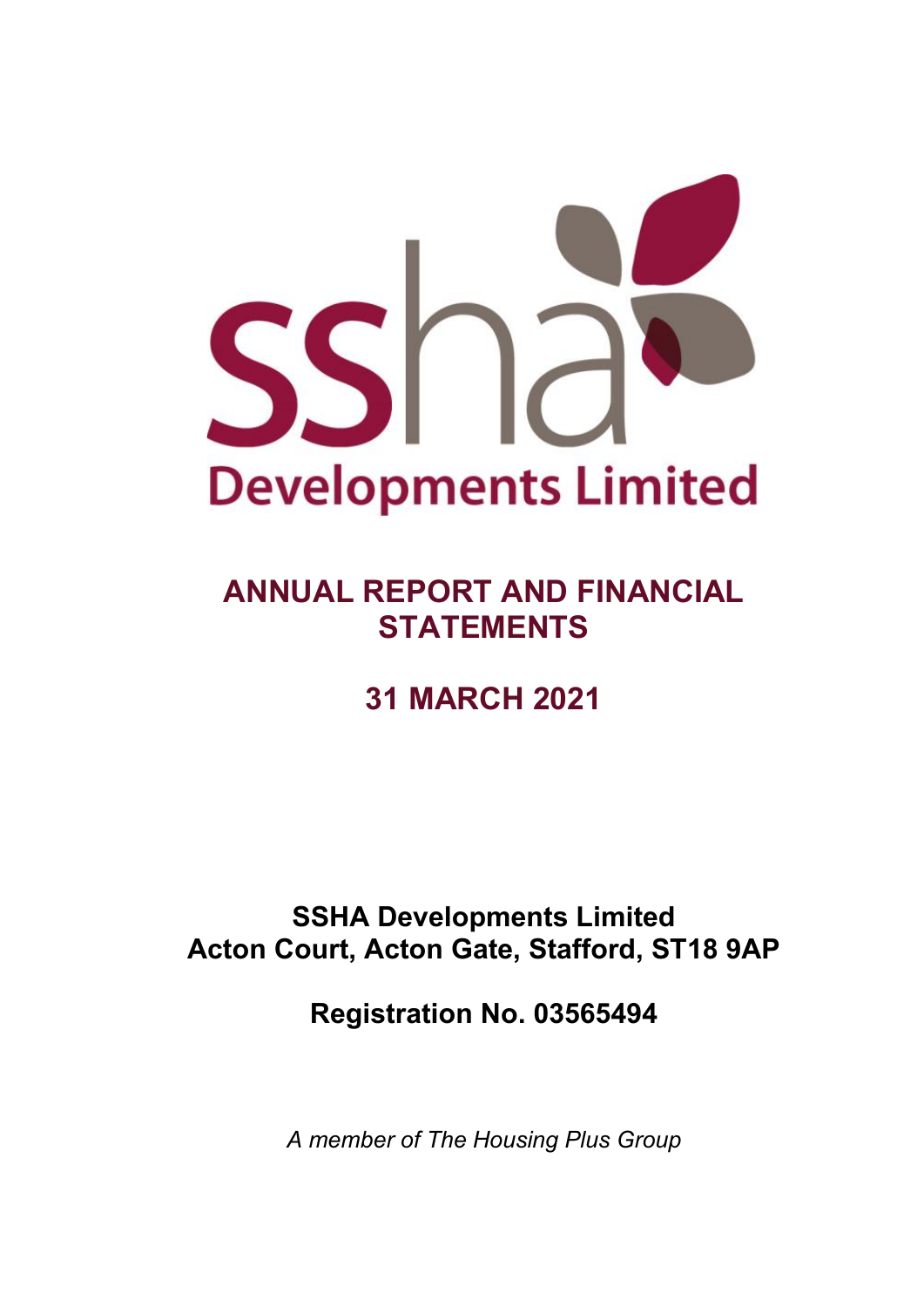## **CONTENTS**

| INDEPENDENT AUDITORS' REPORT TO THE MEMBERS OF SSHA DEVELOPMENTS LIMITED5 |  |
|---------------------------------------------------------------------------|--|
|                                                                           |  |
|                                                                           |  |
|                                                                           |  |
|                                                                           |  |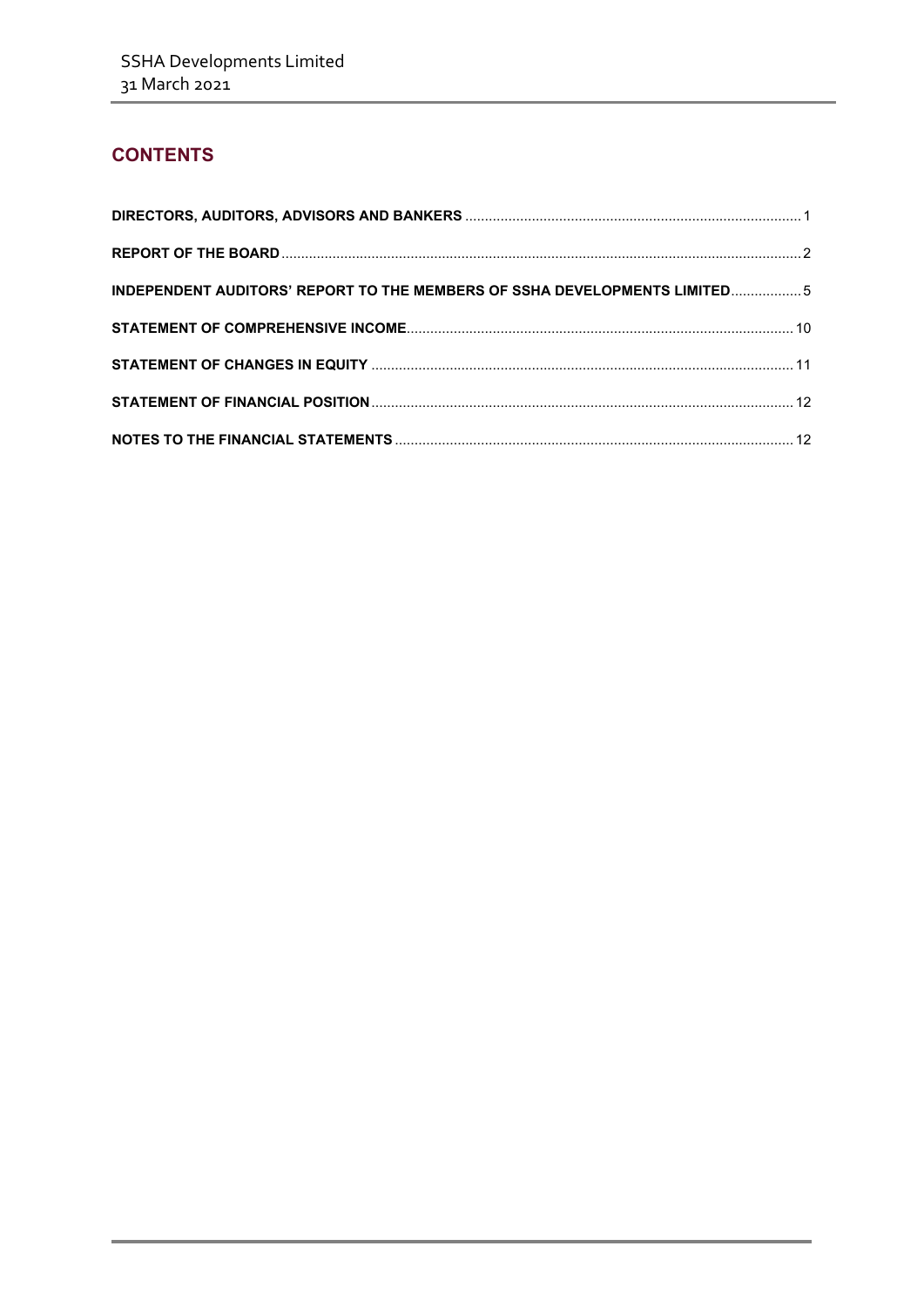## <span id="page-2-0"></span>**DIRECTORS, ADVISORS AND AUDITORS**

| <b>SSHA Developments</b><br><b>Limited</b>     | Registered Company No: 03565494                                                                                                                                   |
|------------------------------------------------|-------------------------------------------------------------------------------------------------------------------------------------------------------------------|
| <b>Registered Office</b>                       | Acton Court,<br>Acton Gate, Stafford,<br><b>ST18 9AP</b>                                                                                                          |
| <b>Directors</b>                               | J D Burt (Chair)<br><b>KA Shaw</b><br>I Farrell<br>R B Lawrence – resigned 30 April 2020<br>V M Cross<br>P J Ingle (Executive Director)                           |
| <b>Company Secretary</b>                       | I E Molyneux                                                                                                                                                      |
| <b>Bankers</b>                                 | <b>Barclays Bank PLC</b><br><b>One Snowhill</b><br>Birmingham, B3 2WN                                                                                             |
| <b>Internal Auditors</b>                       | Beever and Struthers (appointed 1 April 2020)<br>20 Colmore Circus Queensway,<br>Birmingham, B4 6AT                                                               |
| <b>External Independent</b><br><b>Auditors</b> | <b>KPMG LLP, (appointed 12 November 2020)</b><br><b>Chartered Accountants and Statutory Auditors,</b><br>One Snowhill, Snow Hill Queensway,<br>Birmingham, B4 6GH |
| <b>Legal Advisors</b>                          | <b>Anthony Collins LLP</b><br>134 Edmund Street<br>Birmingham, B3 2ES                                                                                             |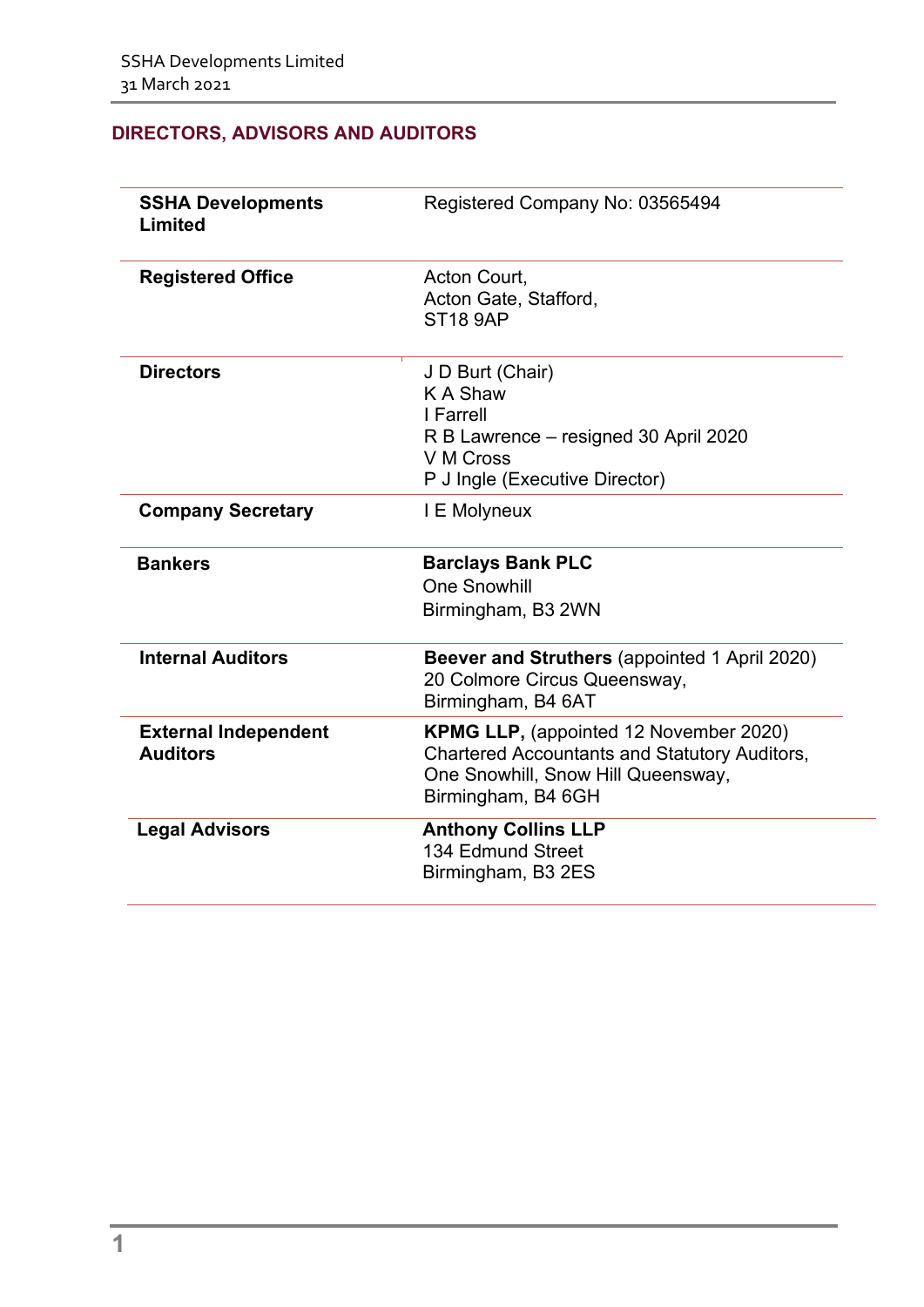## <span id="page-3-0"></span>**REPORT OF THE BOARD**

The Directors' Report and Audited Financial Statements for the year ended 31 March 2021 is presented herewith for SSHA Developments Limited ('the company'), Registered Company number 3565494.

The company is a subsidiary of ultimate parent The Housing Plus Group Limited ('Housing Plus'). Housing Plus is a holding company which provides central services for the company and other group members such as finance, human resource advice, information technology, development advice, legal services, health and safety advice and corporate publicity.

Housing Plus has prepared a Group Strategic Report to accompany the consolidated financial statements.

#### **Principal activities**

The company's principal activity historically was the generation of income from photovoltaic panels. These were sold to SSHA in the 2017/18 financial year. The operations of the company are currently under review.

#### **Review of business**

The statements for the financial year show a trading loss of £5,173 (2020: loss £6,550), mainly due to audit and consulting fees.

#### **Going concern**

After receiving confirmation of continued support from SSHA and Housing Plus, the members of the Board have a reasonable expectation that SSHA Developments has adequate resources to continue in operational existence for the foreseeable future.

The impact of the Covid 19 outbreak has been considered by the Directors, and they have confirmed that the outbreak does not pose a material uncertainty that would cast doubt on the Company's ability to continue as a going concern. The board, therefore, consider it appropriate for the accounts to be prepared on a going concern basis.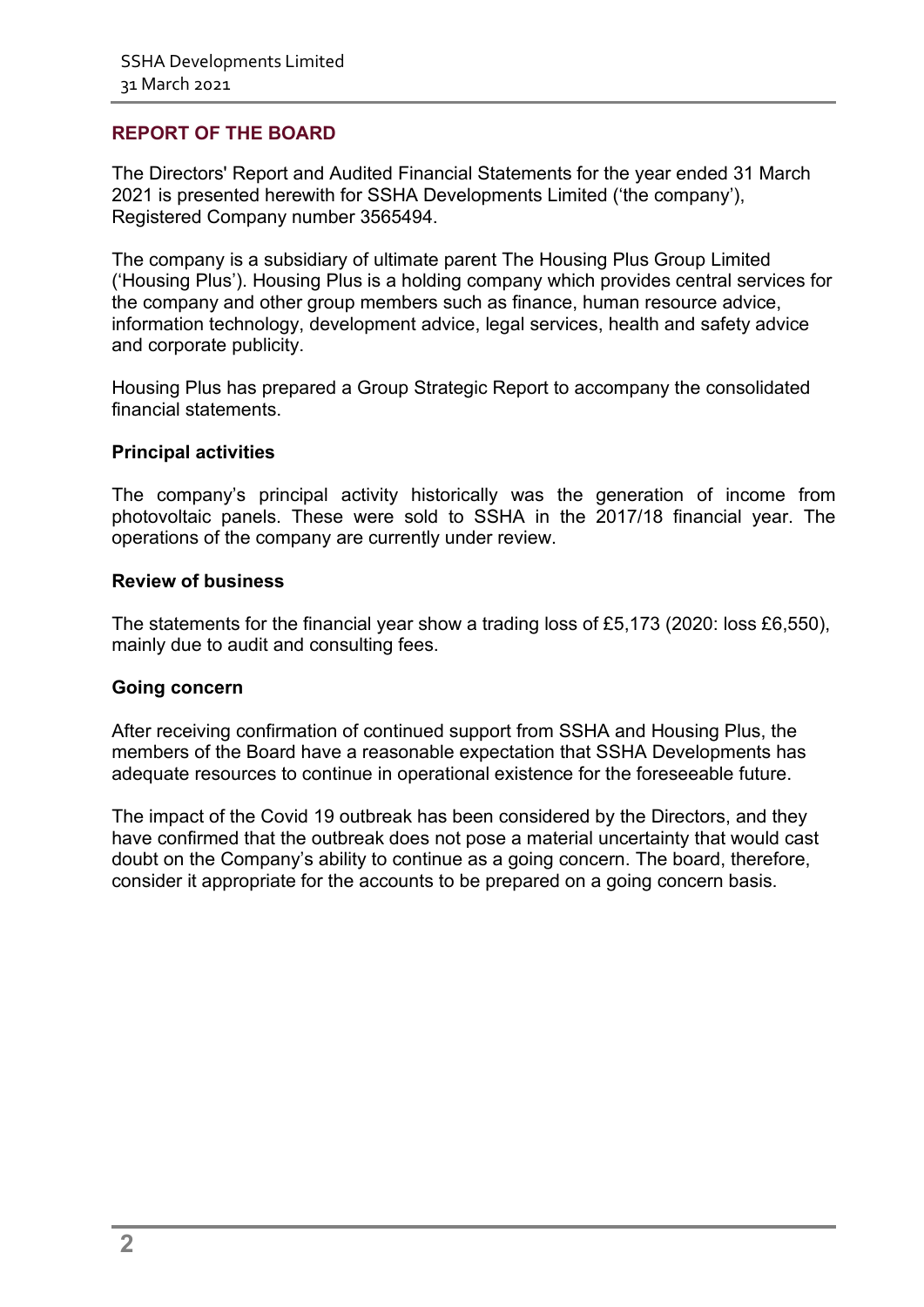## **REPORT OF THE BOARD (continued)**

### **STATEMENT OF DIRECTORS' RESPONSIBILITIES IN RESPECT OF THE DIRECTORS' REPORT AND THE FINANCIAL STATEMENTS**

The directors are responsible for preparing the Directors' Report and the financial statements in accordance with applicable law and regulations.

Company law requires the directors to prepare financial statements for each financial year. Under that law they have elected to prepare the financial statements in accordance with applicable law and Section 1A of FRS 102 *The Financial Reporting Standard applicable in the UK and Republic of Ireland* (UK Generally Accepted Accounting Practice applicable to Smaller Entities).

Under company law the directors must not approve the financial statements unless they are satisfied that they give a true and fair view of the state of affairs of the company and of the profit or loss of the company for that period. In preparing these financial statements, the directors are required to:

- select suitable accounting policies and then apply them consistently;
- make judgements and estimates that are reasonable and prudent; and
- assess the company's ability to continue as a going concern, disclosing, as applicable, matters related to going concern; and
- use the going concern basis of accounting unless they either intend to liquidate the company or to cease operations, or have no realistic alternative but to do so.

The directors are responsible for keeping adequate accounting records that are sufficient to show and explain the company's transactions and disclose with reasonable accuracy at any time the financial position of the company and enable them to ensure that the financial statements comply with the Companies Act 2006. They are responsible for such internal control as they determine is necessary to enable the preparation of financial statements that are free from material misstatement, whether due to fraud or error, and have general responsibility for taking such steps as are reasonably open to them to safeguard the assets of the company and to prevent and detect fraud and other irregularities.

The directors are responsible for the maintenance and integrity of the corporate and financial information included on the company's website. Legislation in the UK governing the preparation and dissemination of financial statements may differ from legislation in other jurisdictions.

#### **Independent auditors**

A resolution to appoint External Auditors will be proposed at the next Annual General Meeting.

In preparing this Report of the Board advantage has been taken of the small companies exemption.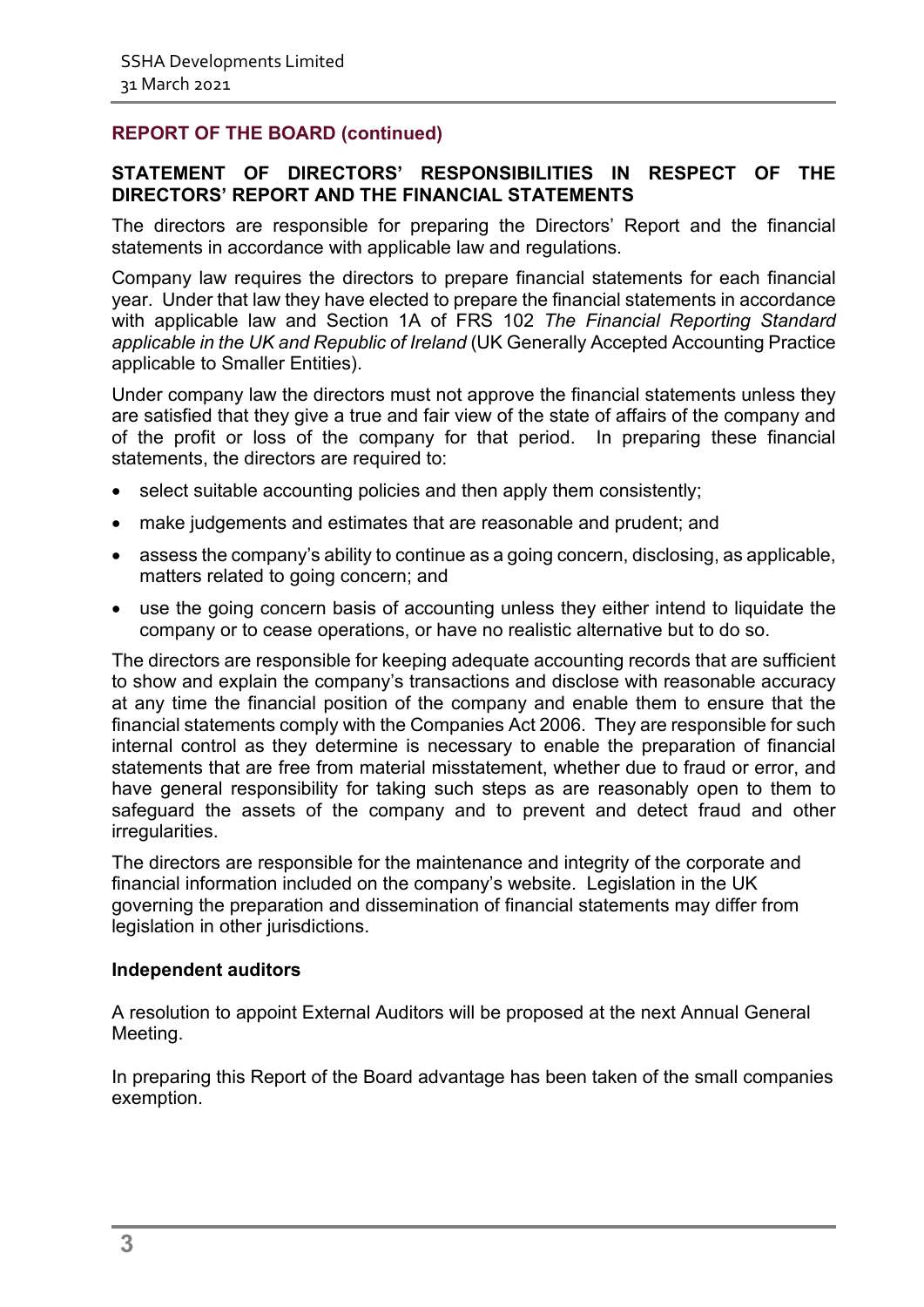## **REPORT OF THE BOARD (continued)**

This report was approved by the Board and signed on its behalf on 19 July 2021 by:

hene Holynous

**P J Ingle I E Molyneux Company Secretary**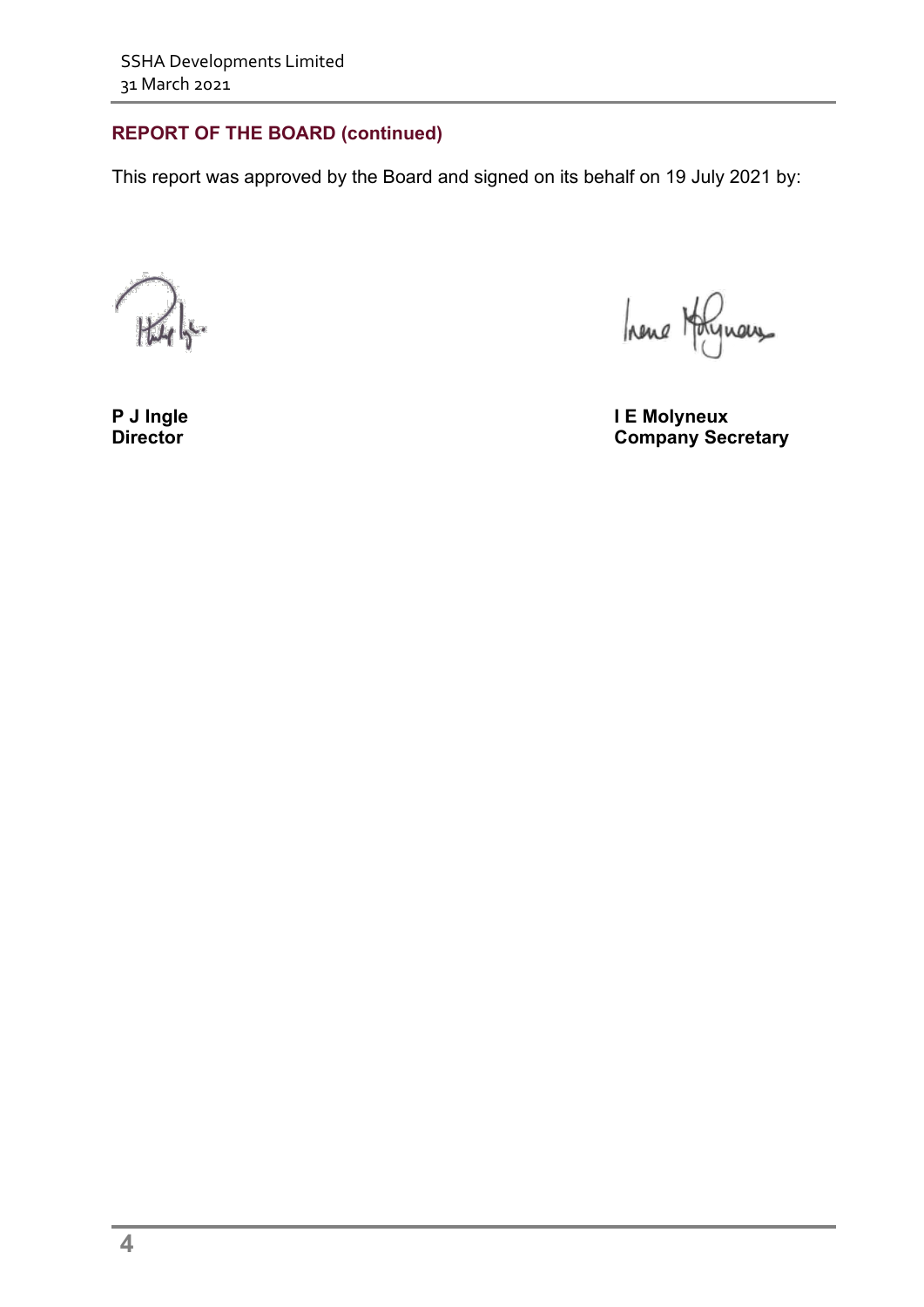## <span id="page-6-1"></span><span id="page-6-0"></span>**Opinion**

We have audited the financial statements of SSHA Developments Limited ("the company") for the year ended 31 March 2021, which comprise the Statement of Comprehensive Income, Statement of Financial Position, Statement of Changes in Equity and related notes, including the accounting policies in note 2.

In our opinion the financial statements:

- give a true and fair view of the state of the company's affairs as at 31 March 2021 and of its loss for the year then ended;
- have been properly prepared in accordance with UK accounting standards applicable to smaller entities, including Section 1A of FRS 102 *The Financial Reporting Standard applicable in the UK and Republic of Ireland*; and
- have been prepared in accordance with the requirements of the Companies Act 2006.

#### **Basis for opinion**

We conducted our audit in accordance with International Standards on Auditing (UK) ("ISAs (UK)") and applicable law. Our responsibilities are described below. We have fulfilled our ethical responsibilities under, and are independent of the company in accordance with, UK ethical requirements including the FRC Ethical Standard. We believe that the audit evidence we have obtained is a sufficient and appropriate basis for our opinion.

#### **Going concern**

The directors have prepared the financial statements on the going concern basis as they do not intend to liquidate the company or to cease its operations, and as they have concluded that the company's financial position means that this is realistic. They have also concluded that there are no material uncertainties that could have cast significant doubt over its ability to continue as a going concern for at least a year from the date of approval of the financial statements ("the going concern period").

In our evaluation of the directors' conclusions, we considered the inherent risks to the company's business model and analysed how those risks might affect the company's financial resources or ability to continue operations over the going concern period.

Our conclusions based on this work:

- we consider that the directors' use of the going concern basis of accounting in the preparation of the financial statements is appropriate;
- we have not identified, and concur with the directors' assessment that there is not, a material uncertainty related to events or conditions that, individually or collectively, may cast significant doubt on the company's ability to continue as a going concern for the going concern period.

However, as we cannot predict all future events or conditions and as subsequent events may result in outcomes that are inconsistent with judgements that were reasonable at the time they were made, the above conclusions are not a guarantee that the company will continue in operation.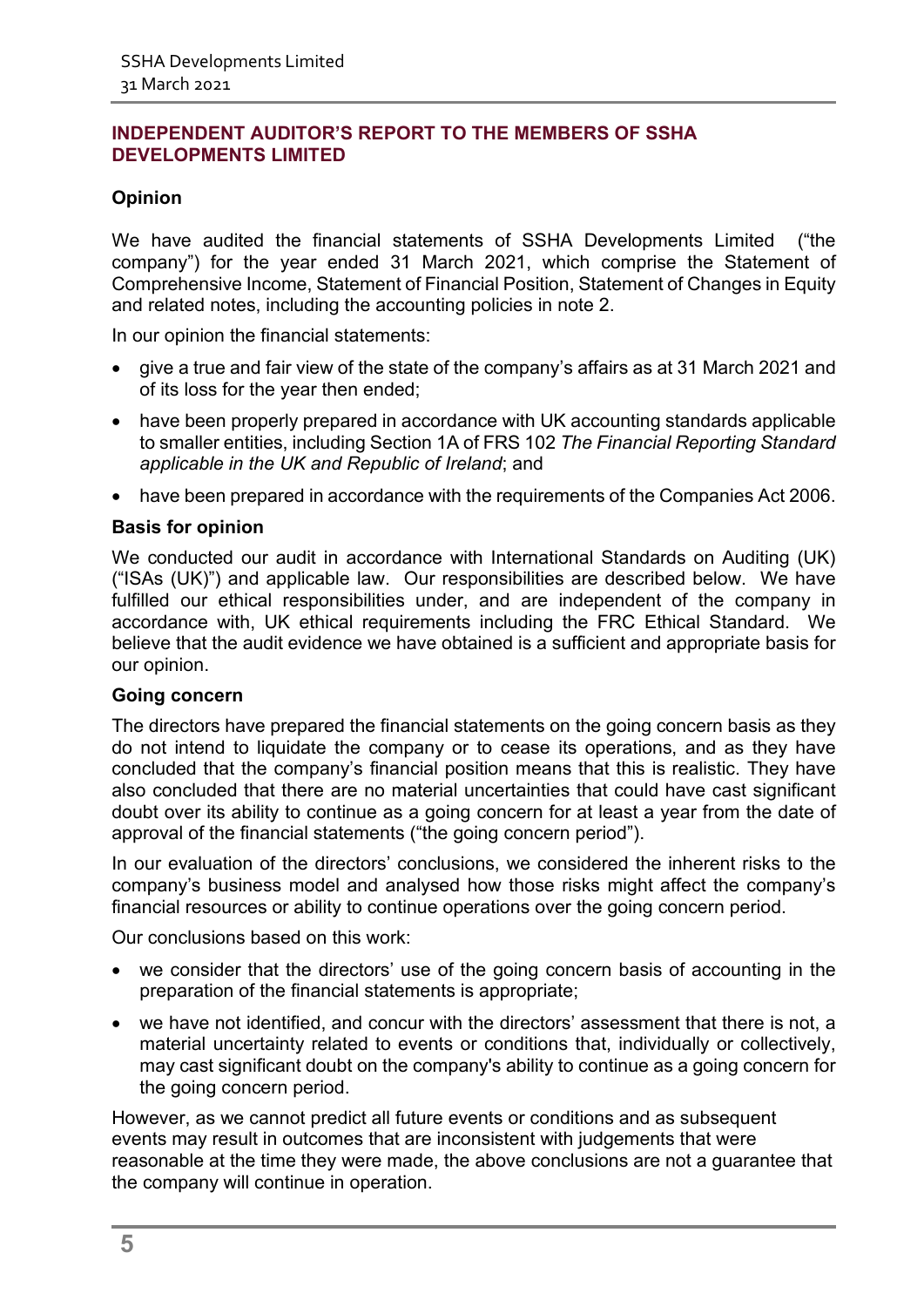## **Fraud and breaches of laws and regulations – ability to detect**

#### *Identifying and responding to risks of material misstatement due to fraud*

To identify risks of material misstatement due to fraud ("fraud risks") we assessed events or conditions that could indicate an incentive or pressure to commit fraud or provide an opportunity to commit fraud. Our risk assessment procedures included:

- Enquiring of directors, the audit and risk committee as to the Company's high-level policies and procedures to prevent and detect fraud and the Company's channel for "whistleblowing", as well as whether they have knowledge of any actual, suspected or alleged fraud.
- Reading Board and audit and risk committee minutes.
- Using analytical procedures to identify any unusual or unexpected relationships.

We communicated identified fraud risks throughout the audit team and remained alert to any indications of fraud throughout the audit.

As required by auditing standards, we perform procedures to address the risk of management override of controls, in particular the risk that Company management may be in a position to make inappropriate accounting entries. On this audit we do not believe there is a fraud risk related to revenue recognition because there is no revenue.

We did not identify any additional fraud risks.

We performed procedures including:

• Identifying journal entries to test based on risk criteria and comparing the identified entries to supporting documentation.

#### *Identifying and responding to risks of material misstatement due to non-compliance with laws and regulations*

We identified areas of laws and regulations that could reasonably be expected to have a material effect on the financial statements from our general commercial and sector experience, and through discussion with the directors (as required by auditing standards), and discussed with the directors the policies and procedures regarding compliance with laws and regulations.

We communicated identified laws and regulations throughout our team and remained alert to any indications of non-compliance throughout the audit.

The potential effect of these laws and regulations on the financial statements varies considerably.

Firstly, the Company is subject to laws and regulations that directly affect the financial statements including financial reporting legislation (including related companies legislation), distributable profits legislation, and taxation legislation and we assessed the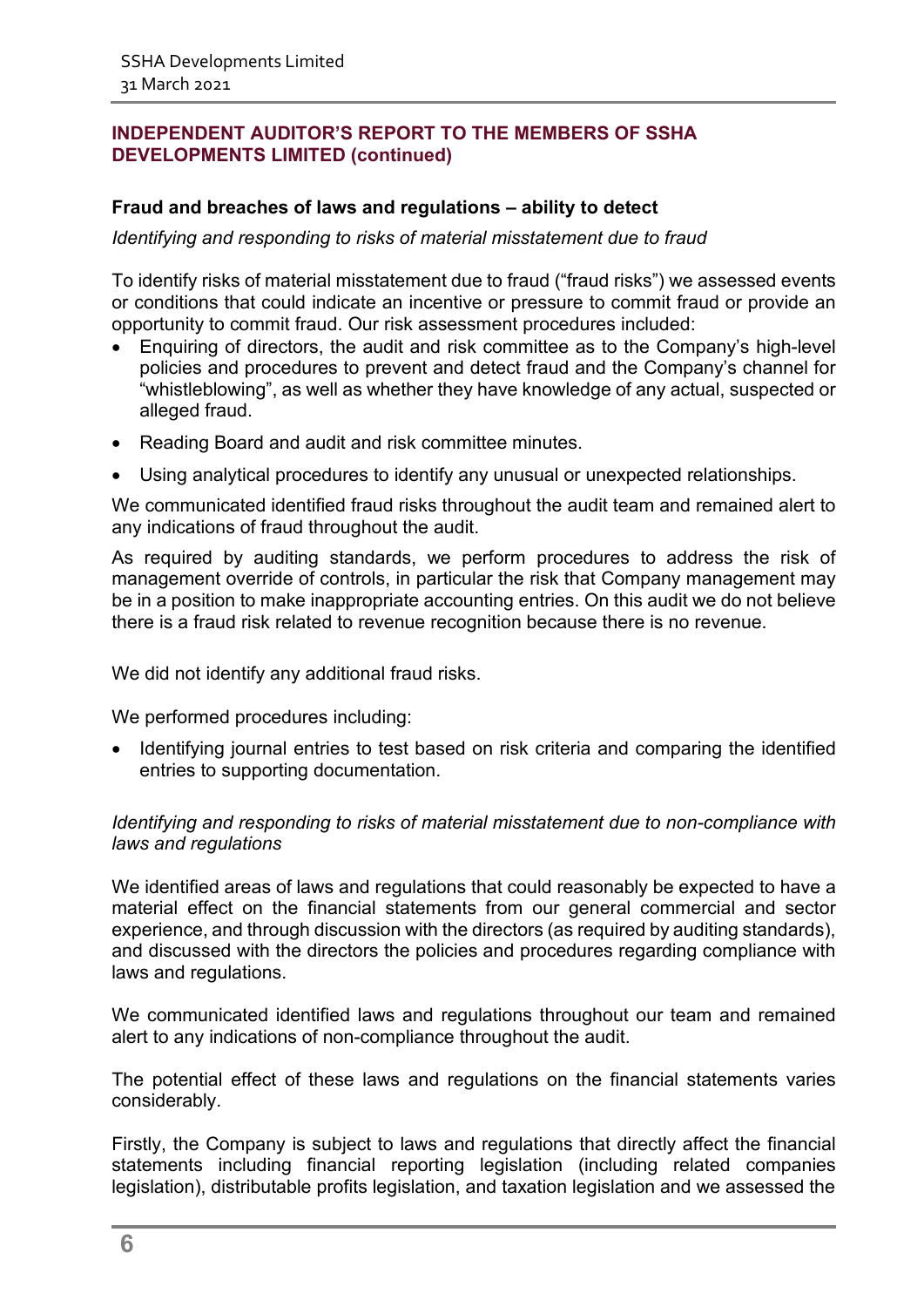extent of compliance with these laws and regulations as part of our procedures on the related financial statement items.

Secondly, the Company is subject to many other laws and regulations where the consequences of non-compliance could have a material effect on amounts or disclosures in the financial statements, for instance through the imposition of fines or litigation. We identified the following areas as those most likely to have such an effect: health and safety and certain aspects of company legislation recognising the nature of the Company's activities and its legal form. Auditing standards limit the required audit procedures to identify non-compliance with these laws and regulations to enquiry of the directors and inspection of regulatory and legal correspondence, if any. Therefore if a breach of operational regulations is not disclosed to us or evident from relevant correspondence, an audit will not detect that breach.

#### *Context of the ability of the audit to detect fraud or breaches of law or regulation*

Owing to the inherent limitations of an audit, there is an unavoidable risk that we may not have detected some material misstatements in the financial statements, even though we have properly planned and performed our audit in accordance with auditing standards. For example, the further removed non-compliance with laws and regulations is from the events and transactions reflected in the financial statements, the less likely the inherently limited procedures required by auditing standards would identify it.

In addition, as with any audit, there remained a higher risk of non-detection of fraud, as these may involve collusion, forgery, intentional omissions, misrepresentations, or the override of internal controls. Our audit procedures are designed to detect material misstatement. We are not responsible for preventing non-compliance or fraud and cannot be expected to detect non-compliance with all laws and regulations.

#### **Directors' report**

The directors are responsible for the directors' report. Our opinion on the financial statements does not cover that report and we do not express an audit opinion thereon.

Our responsibility is to read the directors' report and, in doing so, consider whether, based on our financial statements audit work, the information therein is materially misstated or inconsistent with the financial statements or our audit knowledge. Based solely on that work:

- we have not identified material misstatements in the directors' report;
- in our opinion the information given in that report for the financial year is consistent with the financial statements; and
- in our opinion that report has been prepared in accordance with the Companies Act 2006.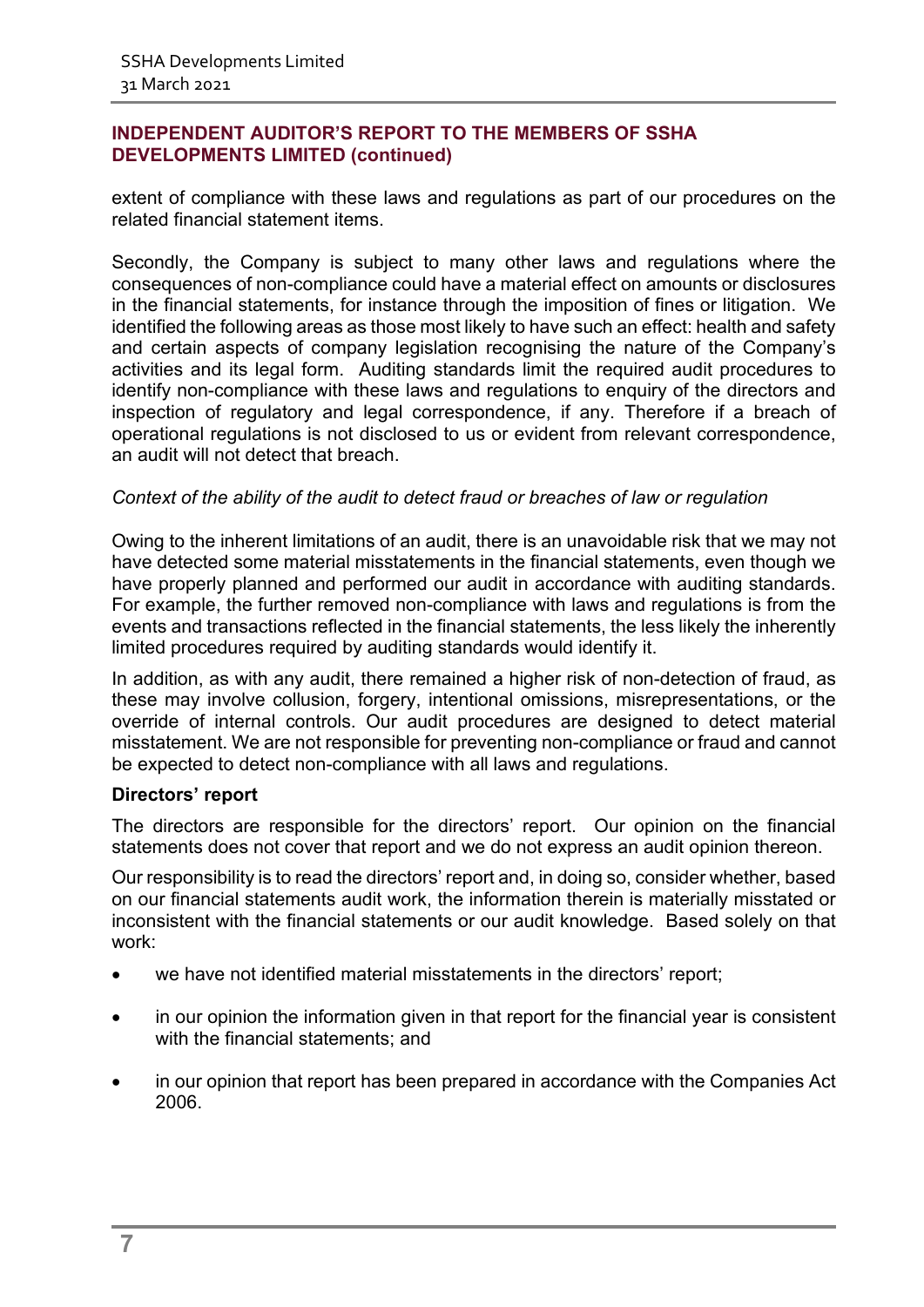## **Matters on which we are required to report by exception**

Under the Companies Act 2006 we are required to report to you if, in our opinion:

- adequate accounting records have not been kept, or returns adequate for our audit have not been received from branches not visited by us; or
- the financial statements are not in agreement with the accounting records and returns; or
- certain disclosures of directors' remuneration specified by law are not made; or
- we have not received all the information and explanations we require for our audit; or
- the directors were not entitled to prepare the financial statements in accordance with the small companies regime and take advantage of the small companies exemption from the requirement to prepare a strategic report.

We have nothing to report in these respects.

#### **Directors' responsibilities**

As explained more fully in their statement set out on pages 3 and 4, the directors are responsible for: the preparation of the financial statements and for being satisfied that they give a true and fair view; such internal control as they determine is necessary to enable the preparation of financial statements that are free from material misstatement, whether due to fraud or error; assessing the company's ability to continue as a going concern, disclosing, as applicable, matters related to going concern; and using the going concern basis of accounting unless they either intend to liquidate the company or to cease operations, or have no realistic alternative but to do so.

#### **Auditor's responsibilities**

Our objectives are to obtain reasonable assurance about whether the financial statements as a whole are free from material misstatement, whether due to fraud or error, and to issue our opinion in an auditor's report. Reasonable assurance is a high level of assurance, but does not guarantee that an audit conducted in accordance with ISAs (UK) will always detect a material misstatement when it exists. Misstatements can arise from fraud or error and are considered material if, individually or in aggregate, they could reasonably be expected to influence the economic decisions of users taken on the basis of the financial statements.

A fuller description of our responsibilities is provided on the FRC's website at [www.frc.org.uk/auditorsresponsibilities.](http://www.frc.org.uk/auditorsresponsibilities)

#### **The purpose of our audit work and to whom we owe our responsibilities**

This report is made solely to the company's members, as a body, in accordance with Chapter 3 of Part 16 of the Companies Act 2006. Our audit work has been undertaken so that we might state to the company's members those matters we are required to state to them in an auditor's report and for no other purpose. To the fullest extent permitted by law, we do not accept or assume responsibility to anyone other than the company and the company's members, as a body, for our audit work, for this report, or for the opinions we have formed.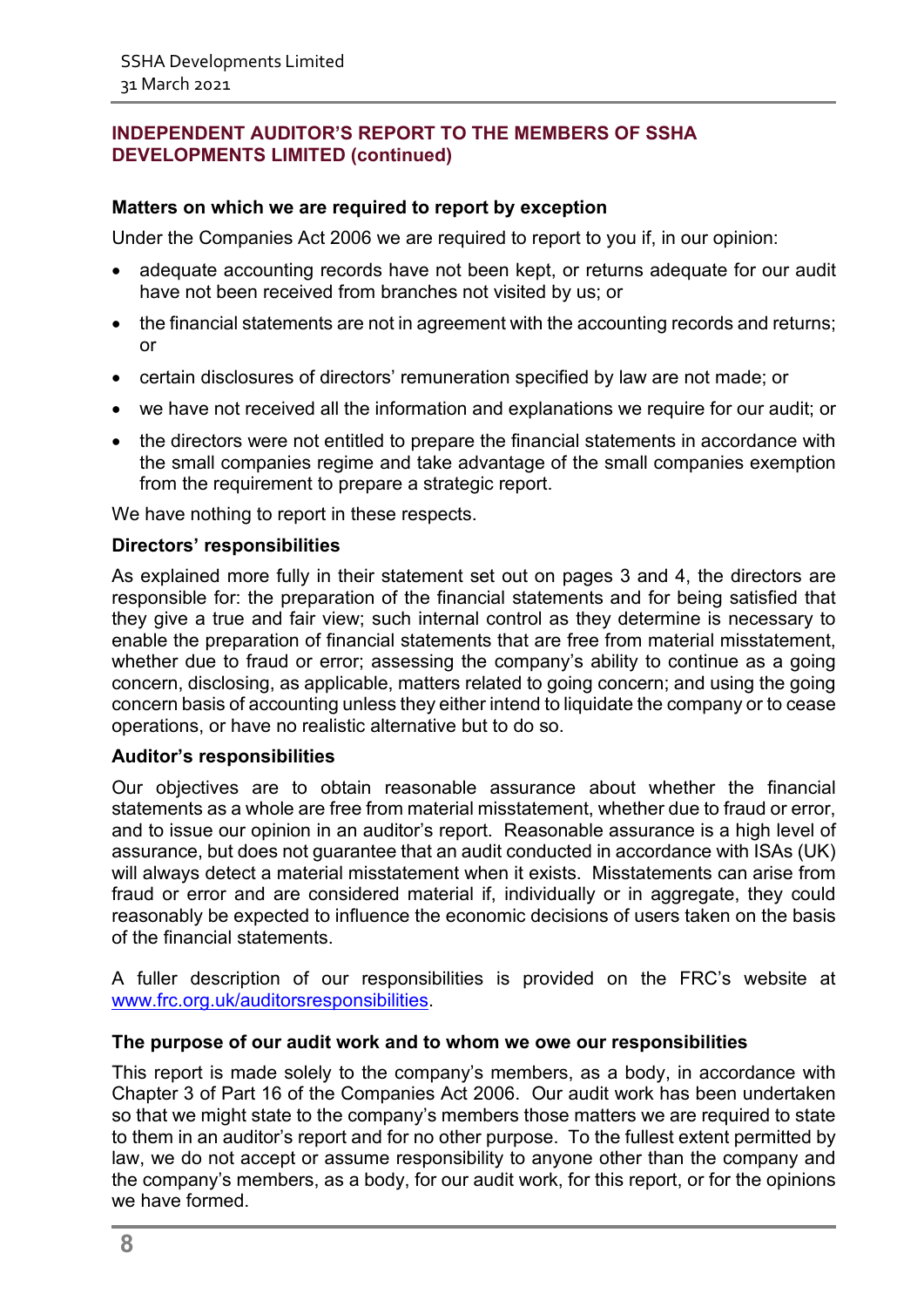SBrown

**Sarah Brown (Senior Statutory Auditor) for and on behalf of KPMG LLP, Statutory Auditor** 

*Chartered Accountants*  One Snowhill Snow Hill Queensway Birmingham B4 6GH

8 September 2021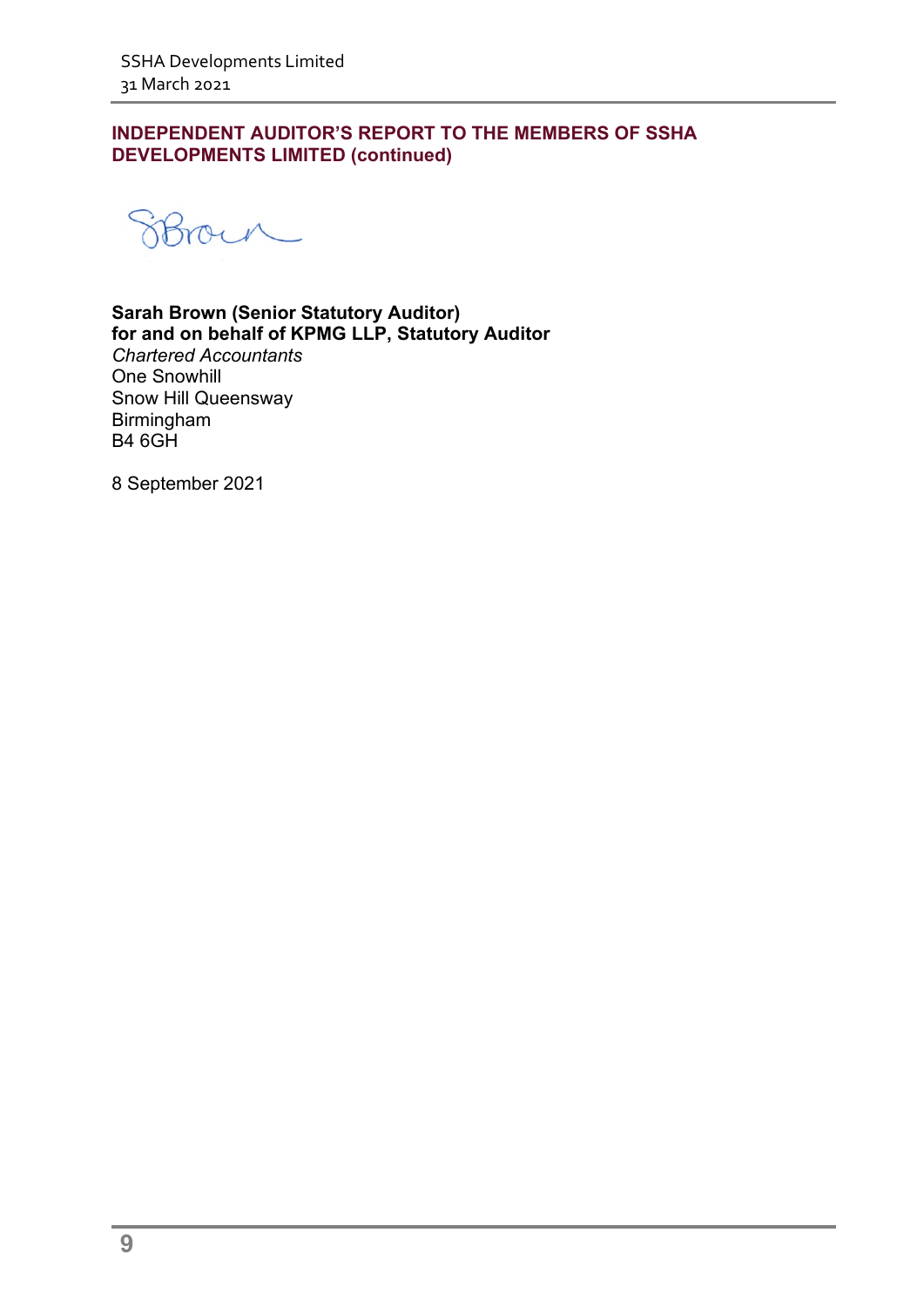## **STATEMENT OF COMPREHENSIVE INCOME for the year ended 31 March 2021**

|                                       | <b>Note</b> | Year<br><b>Ended</b><br>31 March<br>2021<br>£ | Year<br><b>Ended</b><br>31 March<br>2020<br>£ |
|---------------------------------------|-------------|-----------------------------------------------|-----------------------------------------------|
| Turnover                              | 3           |                                               |                                               |
| Operating expenditure                 | 3           | (5, 173)                                      | (6, 557)                                      |
| <b>Operating loss</b>                 | 3           | (5, 173)                                      | (6, 550)                                      |
| Loss before taxation                  |             | (5, 173)                                      | (6, 550)                                      |
| <b>Taxation</b>                       | 4           |                                               |                                               |
| Loss for the financial year           |             | (5, 173)                                      | (6, 550)                                      |
| Total comprehensive loss for the year |             | (5, 173)                                      | (6, 550)                                      |

All of the above results derive from the continuing operations of the company.

The notes on pages 13 to 17 form part of these financial statements.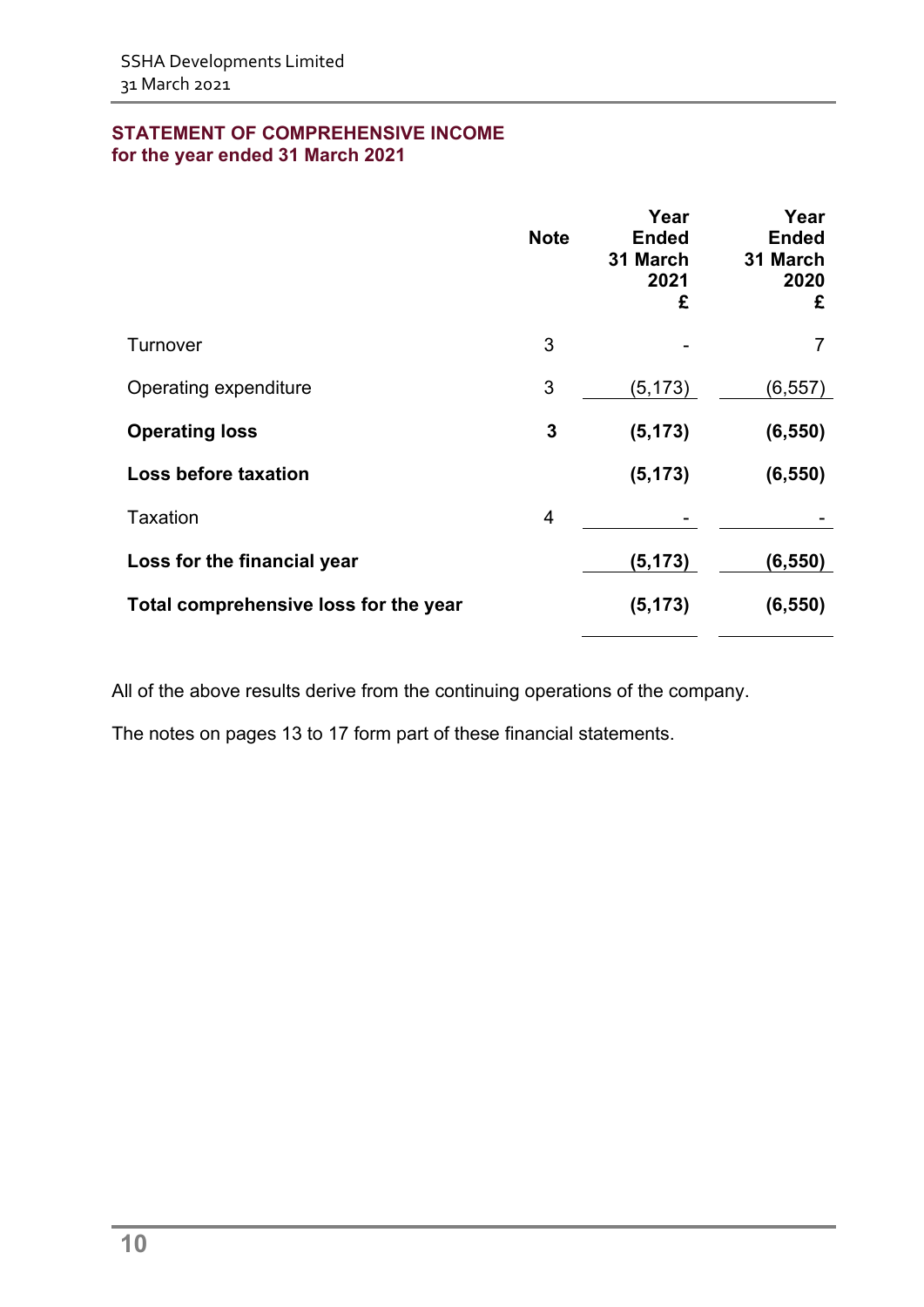## <span id="page-12-0"></span>**STATEMENT OF CHANGES IN EQUITY 31 March 2021**

|                            | Year ended<br>31 March<br>2021 | Year ended<br>31 March<br>2021            | Year ended<br>31 March<br>2020 | <b>Year ended</b><br>31 March<br>2020  |
|----------------------------|--------------------------------|-------------------------------------------|--------------------------------|----------------------------------------|
|                            | <b>Share</b><br>capital<br>£   | <b>Profit and</b><br>loss<br>account<br>£ | <b>Share</b><br>capital<br>£   | <b>Profit and</b><br>loss account<br>£ |
| <b>Balance at 1 April</b>  | 1                              | 74,200                                    | 1                              | 80,750                                 |
| Loss for the year          |                                | (5, 173)                                  |                                | (6, 550)                               |
| <b>Balance at 31 March</b> |                                | 69,027                                    |                                | 74,200                                 |

The notes on pages 13 to 17 form part of these financial statements.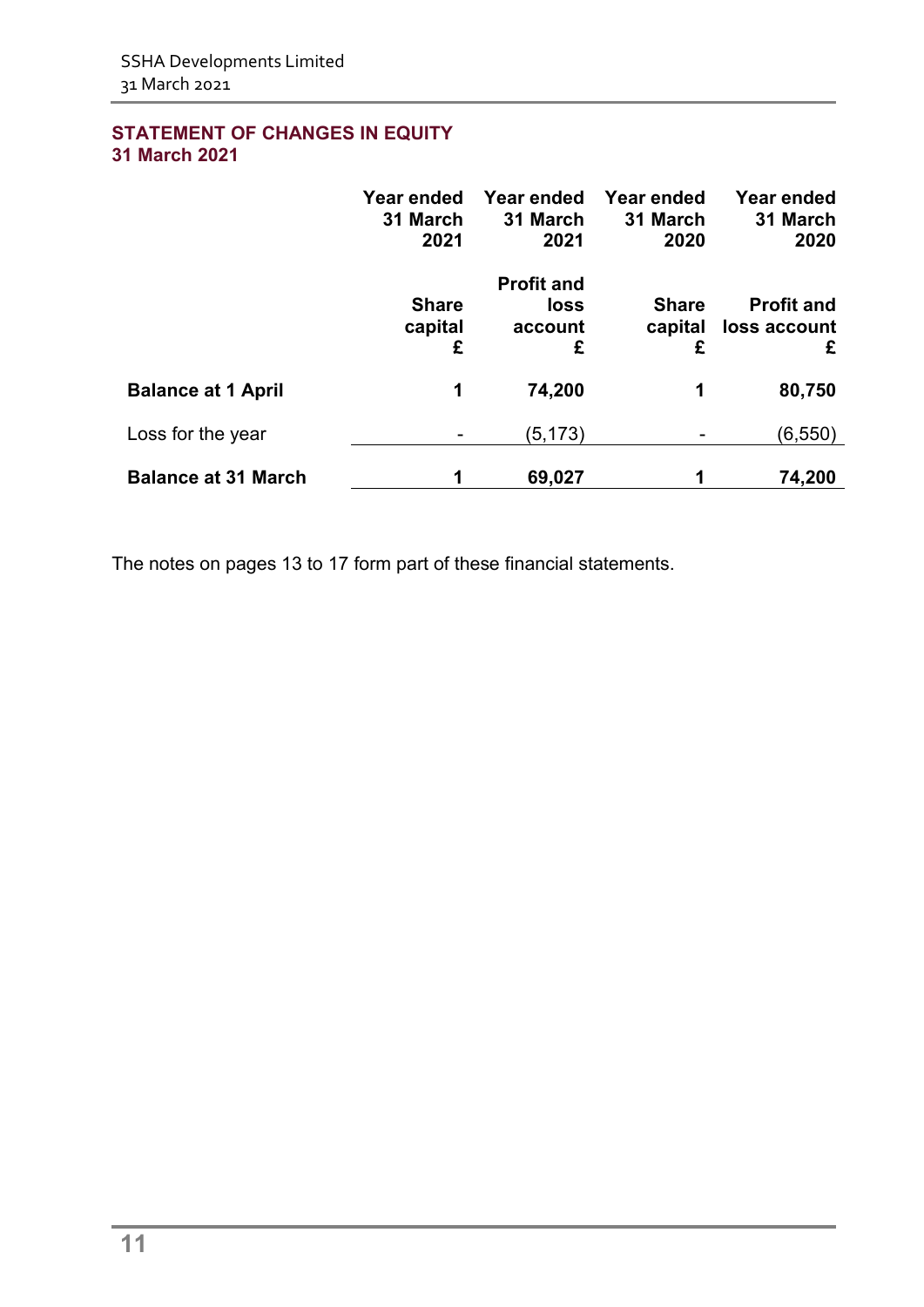#### <span id="page-13-0"></span>**STATEMENT OF FINANCIAL POSITION As at 31 March 2021**

|                                                                  | <b>Note</b> |           |           |
|------------------------------------------------------------------|-------------|-----------|-----------|
|                                                                  |             | 2021<br>£ | 2020<br>£ |
| <b>Current assets</b>                                            |             |           |           |
| <b>Debtors</b>                                                   | 8           |           | 523       |
| Cash and cash equivalents<br>Less: Creditors amounts falling due |             | 81,942    | 81,418    |
| within one year                                                  | 9           | (12,914)  | (7,741)   |
| <b>Net current assets</b>                                        |             | 69,028    | 74,201    |
| <b>Total assets less current liabilities</b>                     |             | 69,028    | 74,201    |
| <b>Total net assets</b>                                          |             | 69,028    | 74,201    |
| <b>Capital and reserves</b>                                      |             |           |           |
| Called up share capital                                          | 10          |           |           |
| Profit and loss account                                          |             | 69,027    | 74,200    |
| <b>Total capital and reserves</b>                                |             | 69,028    | 74,201    |

The financial statements have been prepared in accordance with the provisions applicable to companies subject to the small companies' regime and in accordance with the provisions of FRS 102 Section 1A – small entities.

The notes on pages 13 to 17 form part of these financial statements.

The financial statements (registered number 03565494) were approved and authorised for issue by the Board of Directors on 19 July 2021.

Signed on behalf of the board of directors

hene Hotel

<span id="page-13-1"></span>P J Ingle **P** J Ingle **I E** Molyneux<br>Director **Company** Sec **Company Secretary**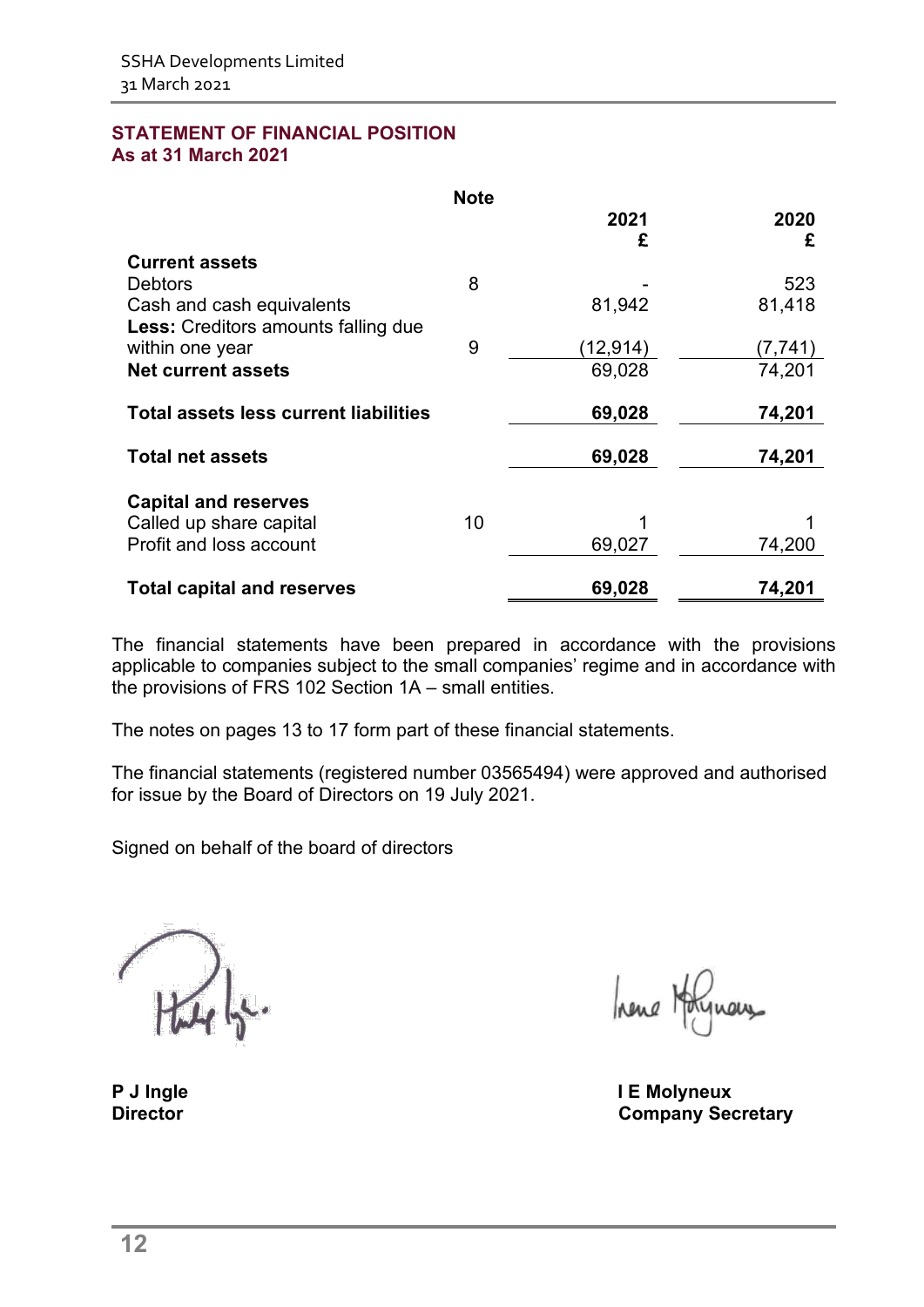## **NOTES TO THE FINANCIAL STATEMENTS**

## **1. Legal status**

The company is registered under the Companies Act 2006 and is limited by guarantee and is non charitable.

### **2. Accounting policies**

### **Basis of preparation of Financial Statements**

The Financial Statements have been prepared under the historical cost convention unless otherwise specified within these accounting policies and in accordance with Section 1A of Financial Reporting Standard 102, the Financial Reporting Standard applicable in the UK and the Republic of Ireland and the Companies Act 2006.

#### **Going concern**

We have made an assessment of the company's ability to continue as a going concern for a period of at least twelve months from the date on which the financial statements were approved for release.

The directors, after reviewing the company's budgets for 2021/22 and the group's medium term financial position as detailed in the 30-year business plan, including changes arising from the Covid-19 pandemic, are of the opinion that, taking account of severe but plausible downsides, the company will have sufficient funds to meet its liabilities as they fall due for a period of 12 months from the date of approval of the financial statements . The directors therefore continue to adopt the going concern basis in preparing the annual financial statements.

The Board therefore consider it appropriate for the accounts to be prepared on a going concern basis.

A summary of the more important accounting policies, which have been consistently applied, is set out below.

#### **Turnover**

Turnover historically represents income generated from photovoltaic panels.

#### **Taxation**

The charge for taxation is based on the profit/loss for the period and takes into account taxation deferred because of timing differences between the treatment of certain items for taxation and accounting purposes.

## **Value Added Tax (VAT)**

The company is registered for VAT. The majority of expenditure is subject to VAT, which the company is able to reclaim.

The balance of VAT payable or recoverable at the year end is included in the financial statements as a current liability or asset.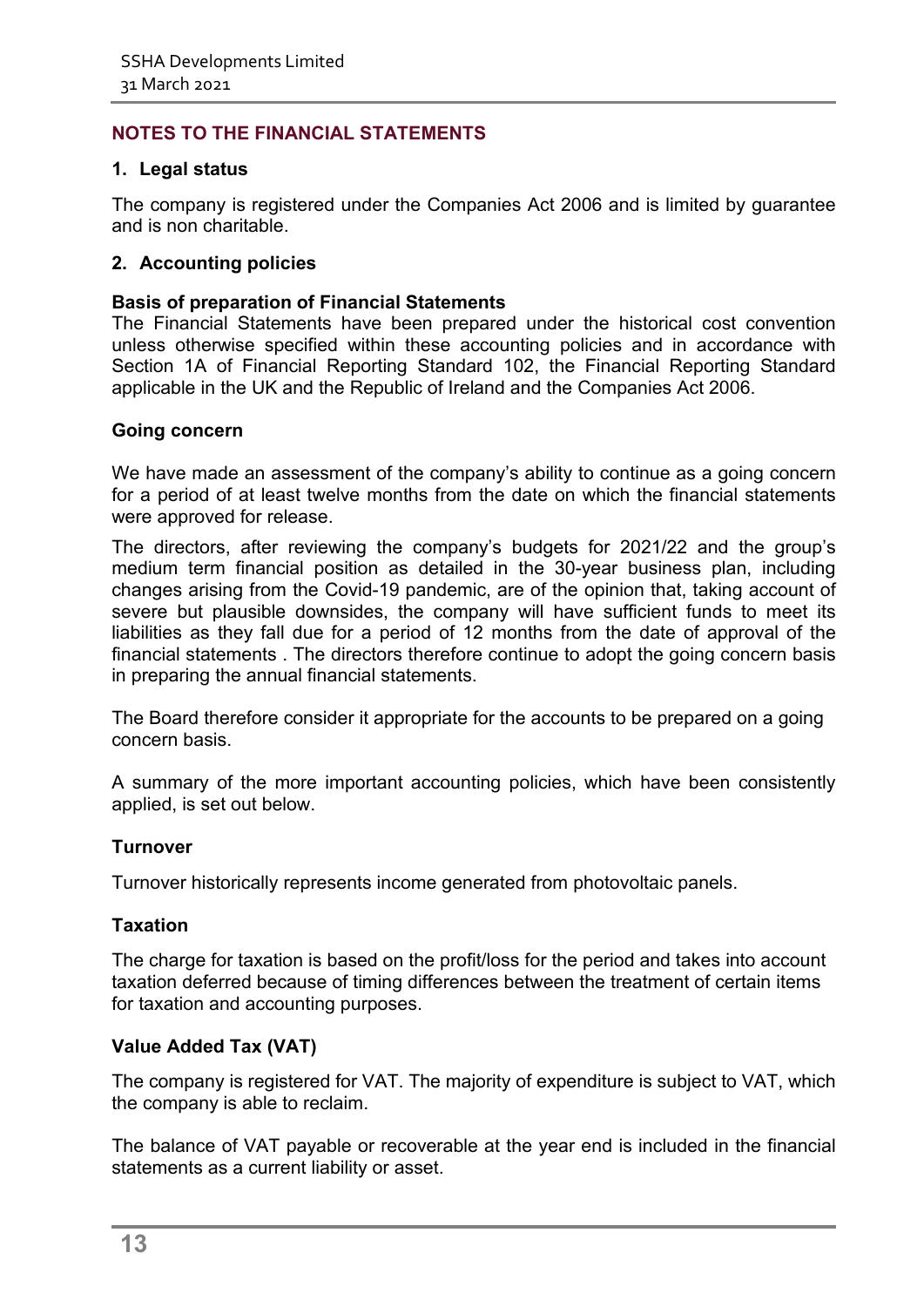## **NOTES TO THE FINANCIAL STATEMENTS**

## **Cash and cash equivalents**

Cash and cash equivalents consists of cash at bank, cash in hand, deposits and short term investments with an original maturity of three months or less.

## **Financial instruments**

A financial instrument is a contract that gives rise to a financial asset of one entity and a financial liability of another entity. The company accounts for its financial instruments using sections 11 'Basic Financial Instruments' and 12 'Other Financial Instruments Issues' of FRS102.

Basic financial instruments are initially recognised at transaction price and in subsequent years at amortised cost. Financial instruments that do not meet the criteria of basic financial instruments are initially recognised at fair value and in subsequent years are measured at fair value at the end of each reporting period with any changes in fair value being recognised in the Statement of Comprehensive Income.

Financial assets are derecognised when the rights to the cash flows from the asset expire or are settled. Financial liabilities are derecognised when the obligation is discharged, cancelled or expired. Any difference between the consideration paid or received and the amounts derecognised are recognised in the Statement of Comprehensive Income.

The company's financial instruments are all currently classified as basic.

The company's results are consolidated into The Housing Plus Group Limited consolidated financial statements which are publicly available.

## **Key estimates and judgements**

The preparation of the financial statements requires the use of certain accounting estimates and judgements concerning the future. There are no estimates and assumptions that have a significant risk of causing a material adjustment to the carrying amounts of assets and liabilities within the next financial year.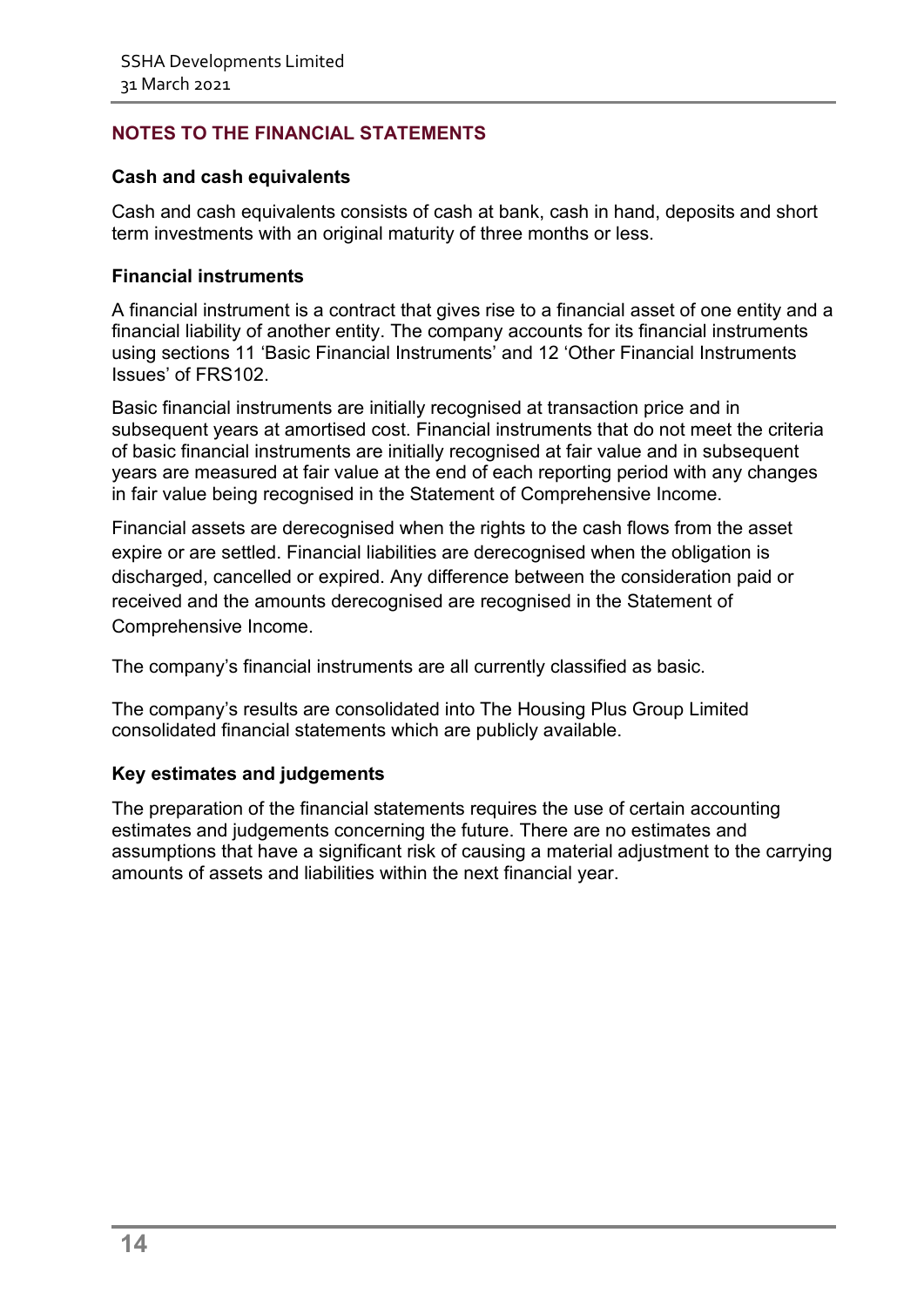## **NOTES TO THE FINANCIAL STATEMENTS (continued)**

## **3. Turnover, operating expenditure and operating surplus**

|                                                 | <b>Year Ended</b><br>31 March<br>2021<br>£ | <b>Year Ended</b><br>31 March<br>2020<br>£ |
|-------------------------------------------------|--------------------------------------------|--------------------------------------------|
| <b>External activities</b>                      |                                            |                                            |
| <b>Turnover from operating activities</b>       |                                            |                                            |
| <b>External activities</b><br>Other activities: |                                            | (752)                                      |
| - Charges for support services                  | (13)                                       | (205)                                      |
| - Fees & administration expenses                | (5, 160)                                   | (5,599)                                    |
| <b>Operating expenditure</b>                    | (5, 173)                                   | (6,557)                                    |
| <b>Operating loss</b>                           | (5,173)                                    | $\left( 6,550\right)$                      |

#### **4. Taxation**

|                                  | <b>Year Ended</b> | <b>Year Ended</b> |
|----------------------------------|-------------------|-------------------|
|                                  | 31 March          | 31 March          |
|                                  | 2021              | 2020              |
|                                  |                   |                   |
| <b>UK Corporation Tax Charge</b> | -                 | -                 |

#### **5. Employees**

The company employed no staff (2021: nil) and incurred no employee costs (2020: nil) during the year.

## **6. Directors' Emoluments**

The Directors did not receive any emoluments in respect of their service to the company during the year (2020: nil).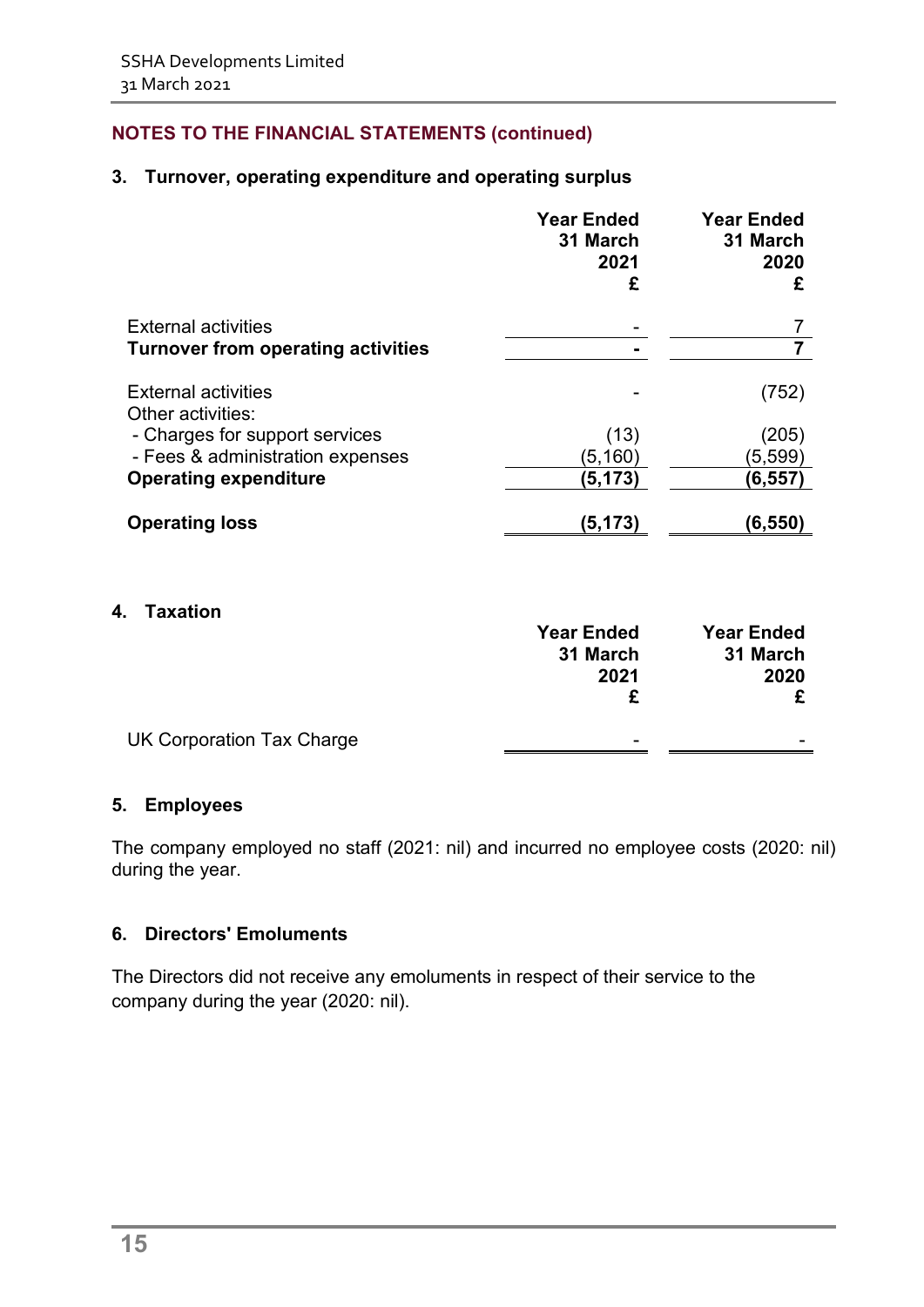## **NOTES TO THE FINANCIAL STATEMENTS (continued)**

## **7. Operating loss**

The operating loss for the financial year is stated after charging:

|                                                  | Year         | Year         |
|--------------------------------------------------|--------------|--------------|
|                                                  | <b>Ended</b> | <b>Ended</b> |
|                                                  | 31 March     | 31 March     |
|                                                  | 2021         | 2020         |
|                                                  |              |              |
| Auditor's Renumeration (inc. expenses excl. VAT) |              |              |
| Audit of the financial statements                | 1,500        | 1,997        |
| Fees for other services                          | 2,800        |              |

#### **8. Debtors**

|                                                                             | As at<br>31 March<br>2021 | As at<br>31 March<br>2020 |
|-----------------------------------------------------------------------------|---------------------------|---------------------------|
| Amounts falling due within one year<br>Amounts owed from group undertakings | ۰                         | 523                       |
| Total due within one year                                                   |                           | 523                       |

#### **9. Creditors**

|                                                | As at<br>31 March<br>2021 | As at<br>31 March<br>2020 |
|------------------------------------------------|---------------------------|---------------------------|
| Trade creditors                                | (1,709)                   |                           |
| Amounts owed to group undertakings             | (4, 125)                  | (752)                     |
| Accruals and deferred Income                   | (7.080)                   | (6,989)                   |
| Creditors: Amounts falling due within one year | (12,914)                  | (7.741)                   |

#### **10. Called up share capital**

The company has an authorised share capital of 1,000 (2020: 1,000) ordinary shares of £1 each. The company has an issued share capital of 1 ordinary share (2020: 1 ordinary share) in favour of South Staffordshire Housing Association Limited who, therefore, retains control through 100% voting rights.

The Directors do not recommend the payment of any dividend.